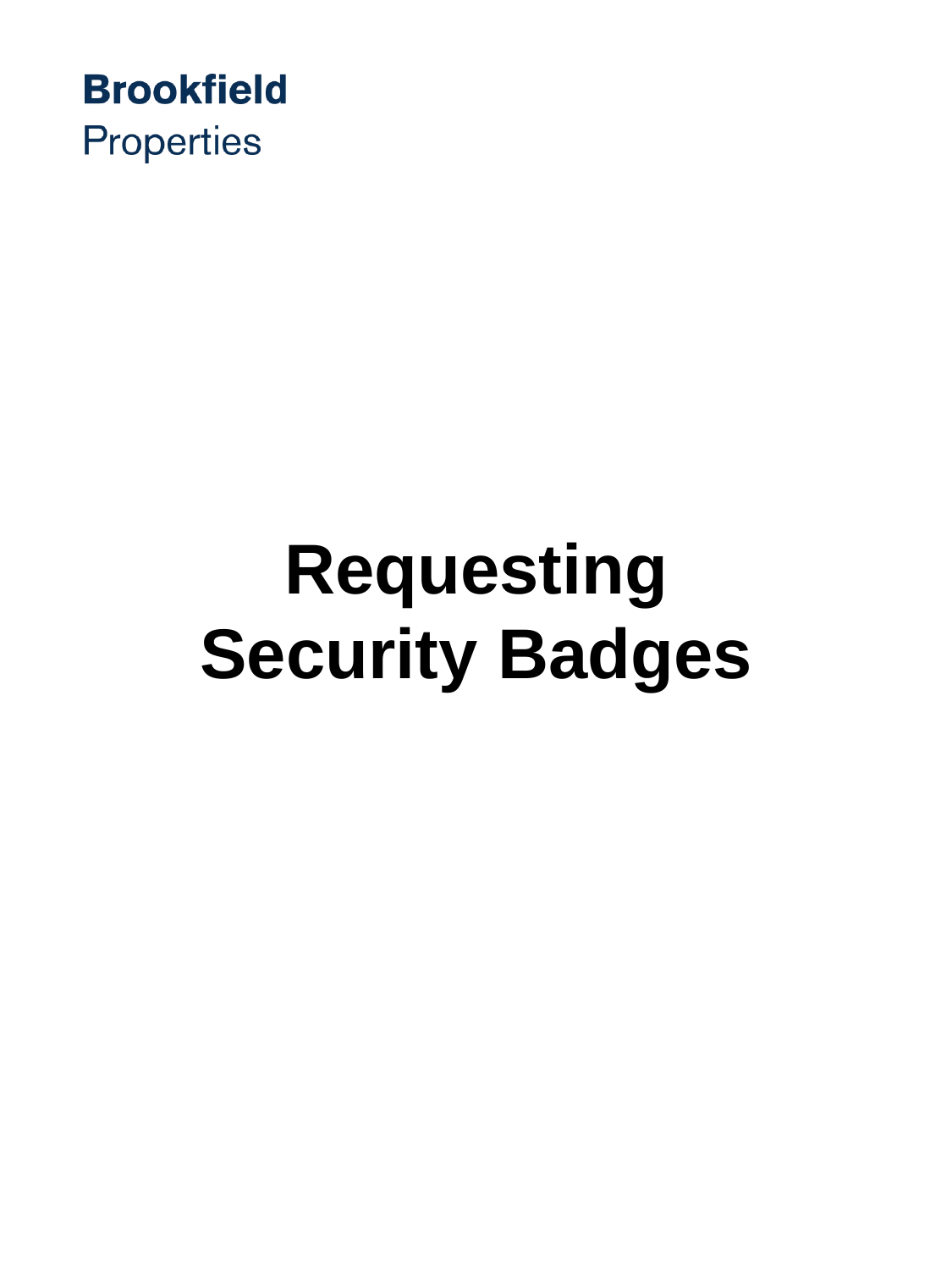## Requesting Security Badges

In order to streamline access badge requests, the Building Office has opted to go paperless and to practice sustainable operations. All requests will be submitted through **Angus Anywhere**.

- Only Authorized Signatories may request a new or replacement badge. If you are unsure of your company's designated signer(s), please contact the Building Office at [OnePostStreet@Brookfield.com](mailto:OnePostStreet@Brookfield.com) or 415-434-4753.
- Security badge requests must be submitted through Angus Anywhere *prior* to a photo being taken.
	- NOTE: Photos are only required for new badge requests.
- Photos are taken every Tuesday, Thursday and Friday from 10:30AM – 11:00AM in the main lobby at the Security Console.
- Security badges are not transferable to other people and may be confiscated by Security or Building Management if misused.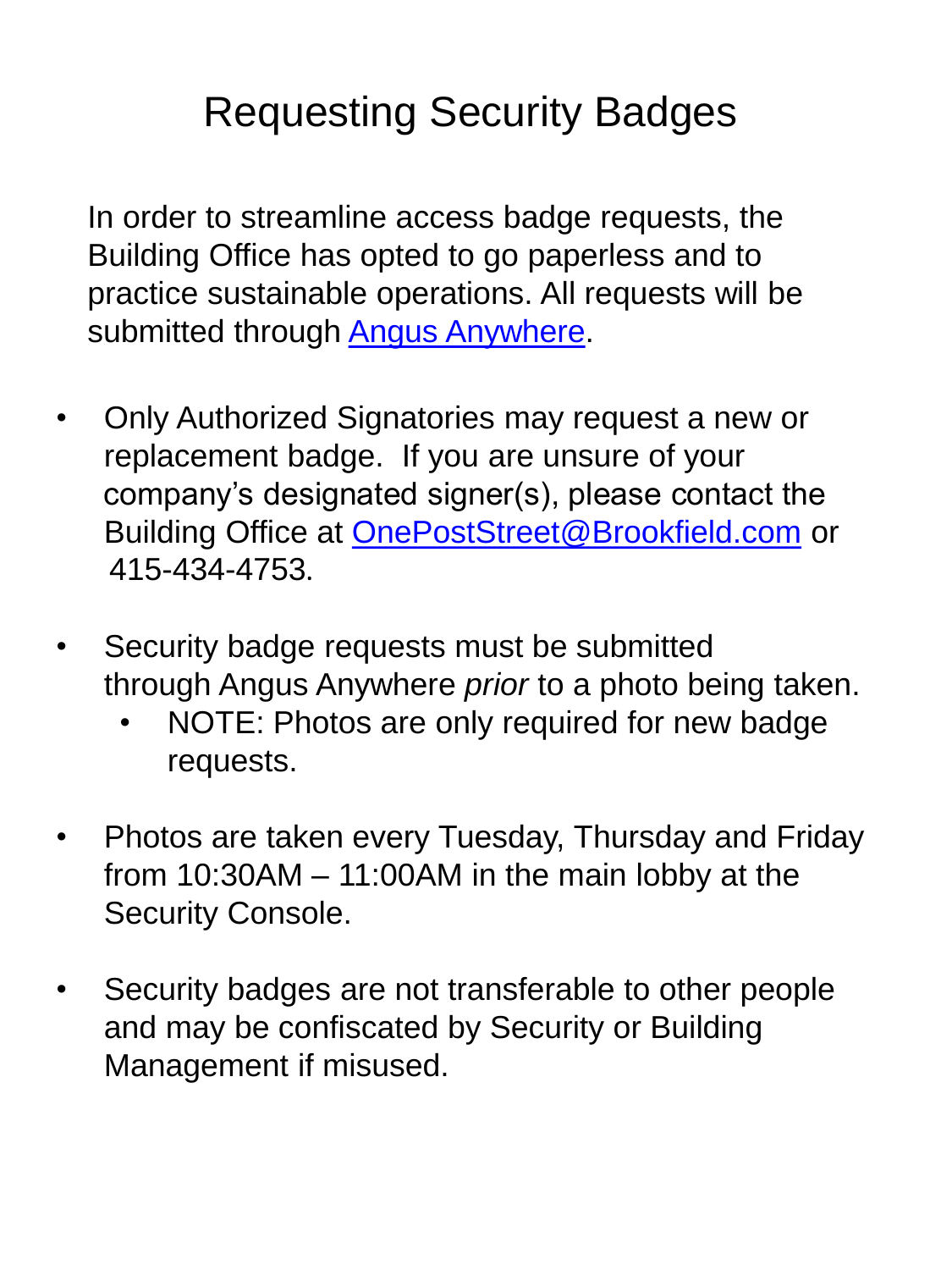# Step 1: Login to Angus Anywhere



\*Please contact the Building Office if you do not have an account.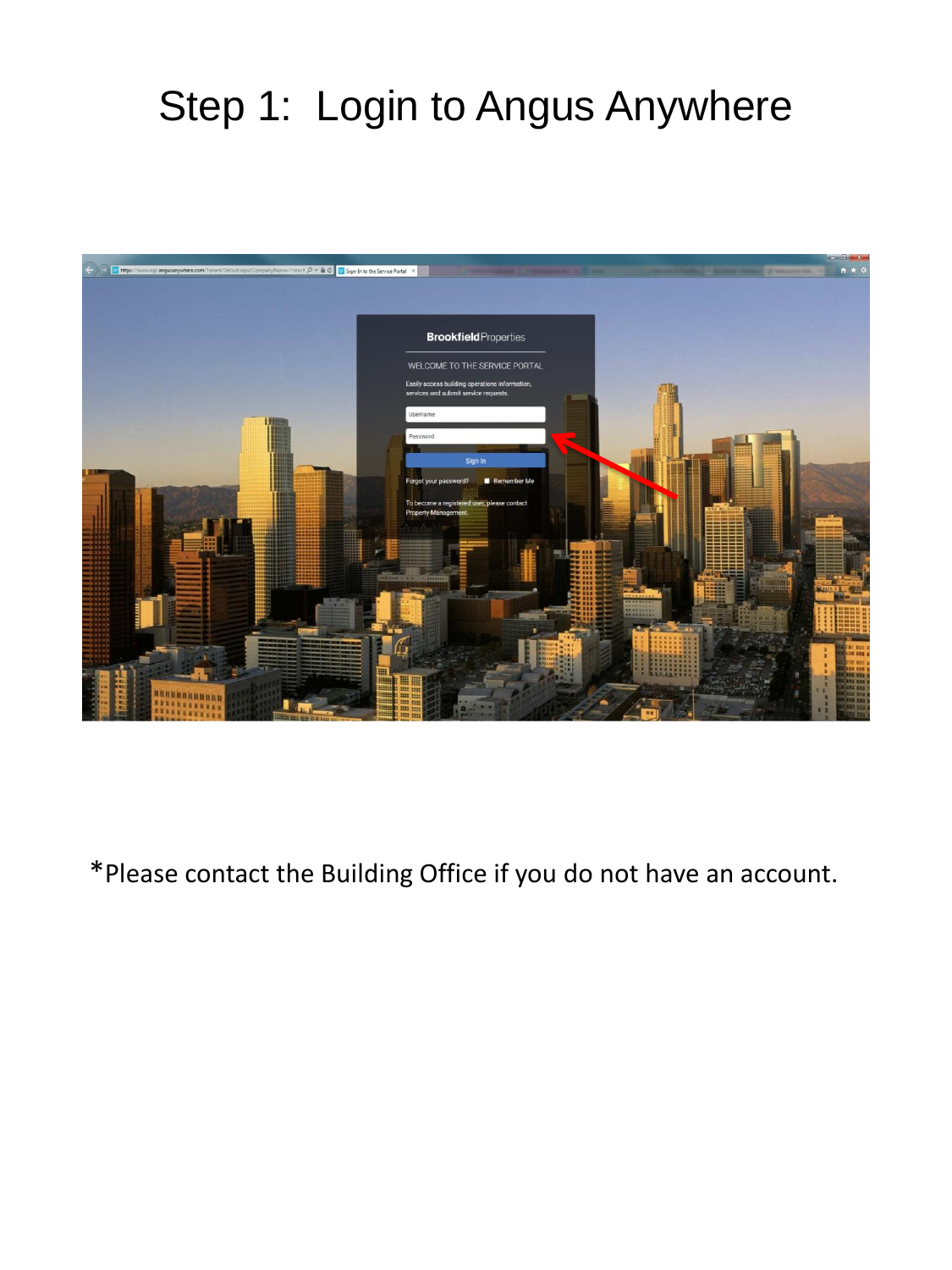### Step 2: Select *New Service Request*

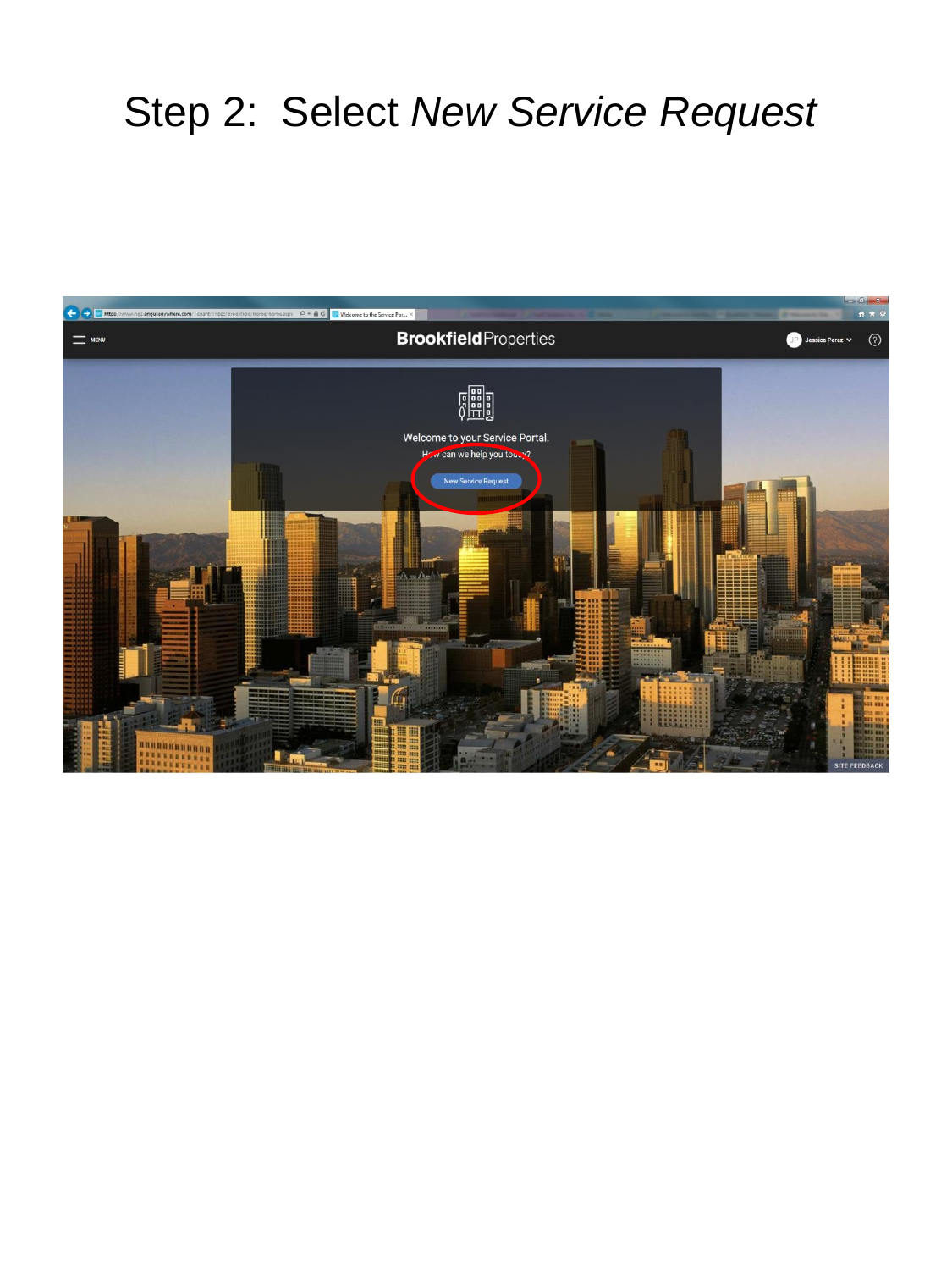#### Step 3: Enter Floor, Suite Number & Choose Request Type *Security*

| $\leftarrow$        | https://www.ngl.angusanywhere.com/Tenant/Trizec/Brookfield/TR/RequestEntry.as $D = \oplus C$ D New Service Request<br>$-36$ |                                                                                                                                                                              | $-100 - 1$<br>↑ ★ ☆<br>In the contribution of deather states. If interest he<br>_                                                   |
|---------------------|-----------------------------------------------------------------------------------------------------------------------------|------------------------------------------------------------------------------------------------------------------------------------------------------------------------------|-------------------------------------------------------------------------------------------------------------------------------------|
| $\equiv$ MENU       |                                                                                                                             | <b>Brookfield</b> Properties                                                                                                                                                 | $\odot$<br>JP Jessica Perez V                                                                                                       |
|                     | 窅<br>NEW SERVICE REQUEST                                                                                                    |                                                                                                                                                                              |                                                                                                                                     |
|                     | PROPERTY                                                                                                                    | One Post Street                                                                                                                                                              |                                                                                                                                     |
|                     | <b>FLOOR</b>                                                                                                                | $\checkmark$                                                                                                                                                                 |                                                                                                                                     |
|                     | <b>SUITE</b>                                                                                                                |                                                                                                                                                                              |                                                                                                                                     |
|                     | <b>REQUEST TYPE</b>                                                                                                         | ase Choose<br>Auditorium / Conferences                                                                                                                                       |                                                                                                                                     |
|                     | PRIORITY                                                                                                                    | Building Mgmt. Use Only.<br>Chilled/Condenser Water<br>Cleaning / Janitorial                                                                                                 |                                                                                                                                     |
|                     | <b>DATE REQUIRED</b>                                                                                                        | Construction Management Services<br>Directory Strips / Signs<br>Electricity                                                                                                  |                                                                                                                                     |
|                     | <b>CUSTOMER REFERENCE NUMBER</b>                                                                                            | Elevator / Escalator<br>Freight Elevator<br>General Contracting Work<br>HVAC - After Hours<br>HVAC - Cold Calls<br><b>HVAC - Hot Calls</b><br>Keys & Locks<br>Lights<br>Move |                                                                                                                                     |
|                     | <b>DETAILS</b>                                                                                                              | Odor<br>Parking Validations<br>Pest Control<br>Plumbing<br>Repairs & Maintenance<br>Restroom<br>Security                                                                     |                                                                                                                                     |
|                     |                                                                                                                             | Shutdowns<br>Sub-Metered Electric<br>Unspecified                                                                                                                             | 82 85 85 87 1<br><b><i><u><b>PE SE BR BR</b></u></i></b><br><b>EX 23 33 91</b><br>i se se so                                        |
|                     | <b>ATTACHMENTS</b>                                                                                                          | Utilities<br>Vendor Building Access                                                                                                                                          | <b>FRE 181</b>                                                                                                                      |
| <b>BRANNHANNHAN</b> |                                                                                                                             | <b>SUBMIT</b><br><b>RETURN</b>                                                                                                                                               | <b>CUR 888</b><br>38 885<br><b>SHIFF</b><br><b>THEFT</b><br>on m<br>1,412,482<br><b>DER ET</b><br><b>B 232 13</b><br><b>SERVICE</b> |
|                     | the same of the state and the same of the same of the same of the same of the same of the same of the same of               |                                                                                                                                                                              | <b>SITE FEEDBACK</b>                                                                                                                |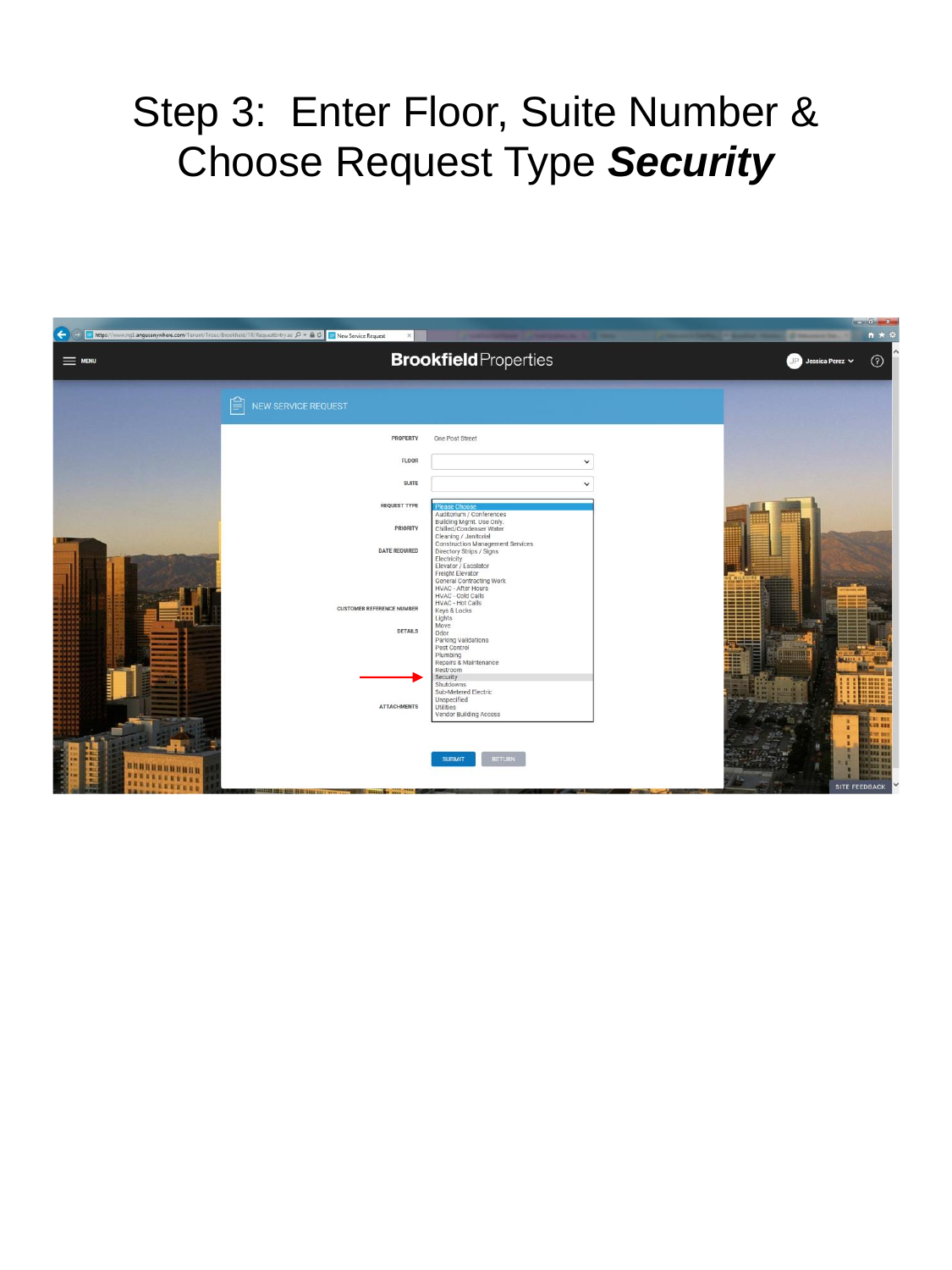Step 4: In Details, please state if this is a *New Badge* Request OR *Replacement Badge*  Request and include Employee's Name.

*\*\* 1 Employee per request*

| $\left( \left. \leftarrow \right. \right)$<br>$\equiv$ MENU | https://www.ngl.angusanywhere.com/Tenant/Trizec/Brookfield/TR/RequestEntry.as. $\mathcal{D} = \mathbf{B} \circ \mathbf{C}$ New Service Request | <b>Constitution Constitution Constitution</b><br><b>Brookfield</b> Properties | $-6$ X<br>$A \star B$<br>Monthly Homes of Montana Co.<br><b>STATISTICS</b><br>$\odot$<br>JP Jessica Perez V |
|-------------------------------------------------------------|------------------------------------------------------------------------------------------------------------------------------------------------|-------------------------------------------------------------------------------|-------------------------------------------------------------------------------------------------------------|
|                                                             | 窅<br>NEW SERVICE REQUEST                                                                                                                       |                                                                               |                                                                                                             |
|                                                             | PROPERTY                                                                                                                                       | One Post Street                                                               |                                                                                                             |
|                                                             | <b>FLOOR</b>                                                                                                                                   | $\checkmark$                                                                  |                                                                                                             |
|                                                             | <b>SUITE</b>                                                                                                                                   | $\check{ }$                                                                   |                                                                                                             |
|                                                             | REQUEST TYPE                                                                                                                                   | Please Choose<br>$\checkmark$                                                 |                                                                                                             |
|                                                             | PRIORITY                                                                                                                                       | Normal<br>$\checkmark$                                                        |                                                                                                             |
|                                                             | <b>DATE REQUIRED</b>                                                                                                                           | As Soon As Possible                                                           |                                                                                                             |
|                                                             |                                                                                                                                                | O Date/Time<br>DATE<br>TIME                                                   |                                                                                                             |
|                                                             |                                                                                                                                                | $\check{ }$<br>$\checkmark$<br>$\ddot{\phantom{0}}$                           |                                                                                                             |
|                                                             | <b>CUSTOMER REFERENCE NUMBER</b>                                                                                                               |                                                                               |                                                                                                             |
|                                                             | DETAILS                                                                                                                                        | New Badge Request for Employee Name                                           |                                                                                                             |
|                                                             |                                                                                                                                                | Replacement Badge Request for Employee Name                                   |                                                                                                             |
|                                                             |                                                                                                                                                |                                                                               |                                                                                                             |
|                                                             | <b>ATTACHMENTS</b>                                                                                                                             | Estimate Required?                                                            | ,,,,                                                                                                        |
|                                                             |                                                                                                                                                | $+$ Attachments                                                               | <b>BE NUL</b><br>38 BBC                                                                                     |
|                                                             |                                                                                                                                                |                                                                               | <b>P. 11</b><br>111 111<br>313.000                                                                          |
| <b><i><u>ARARUANNANNA</u></i></b>                           |                                                                                                                                                | <b>RETURN</b><br><b>SUBMIT</b>                                                | 332 333<br><b>ASK STR</b><br>110 mm<br><b>THEFT</b>                                                         |
|                                                             |                                                                                                                                                |                                                                               | <b>SITE FEEDBACK</b>                                                                                        |

#### Step 5: Click Submit